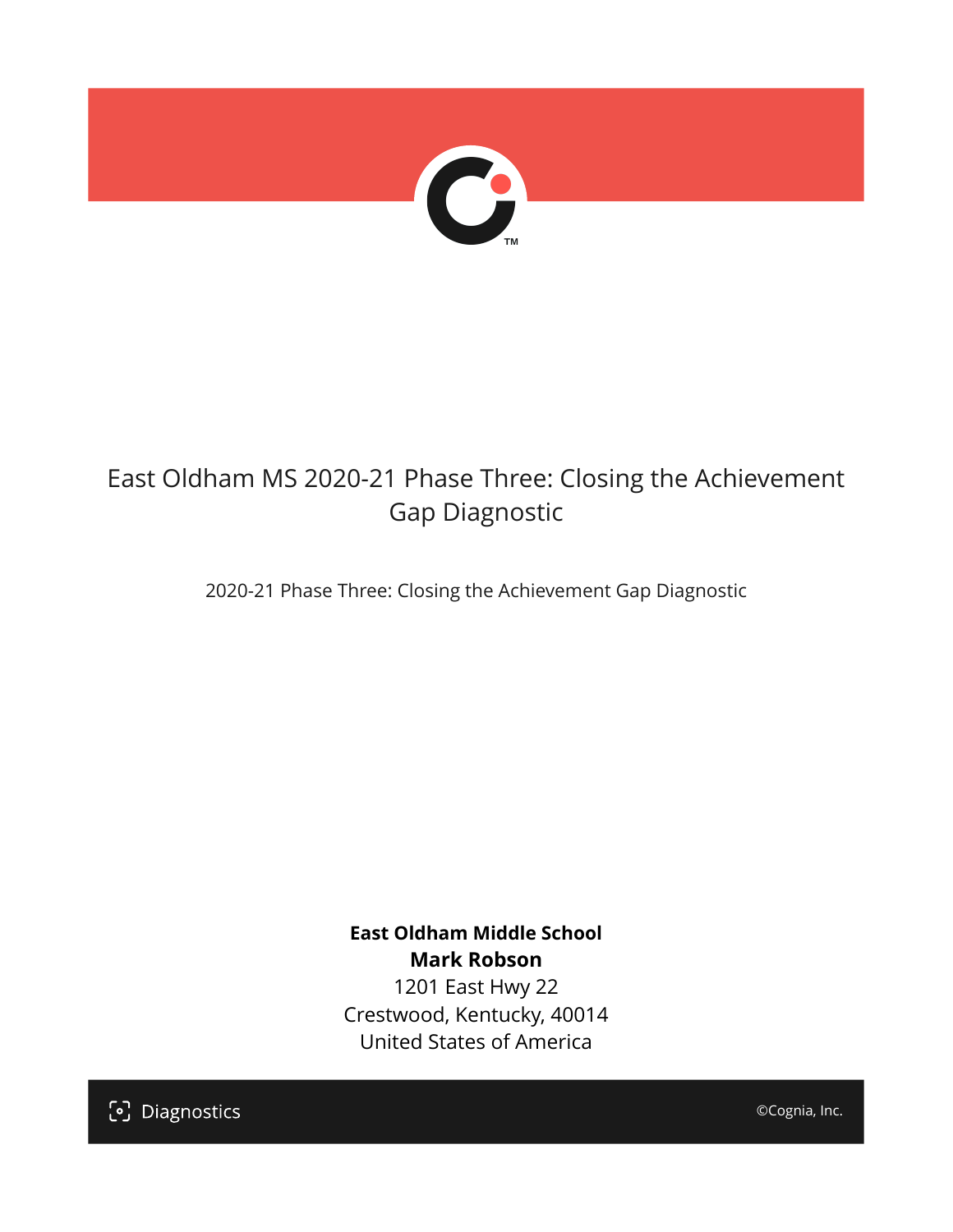#### **Table of Contents**

| 2020-21 Phase Three: Closing the Achievement Gap Diagnostic |  |
|-------------------------------------------------------------|--|
| I. Achievement Gap Group Identification                     |  |
| II. Achievement Gap Analysis                                |  |
| III. Planning the Work                                      |  |
| <b>Attachment Summary</b>                                   |  |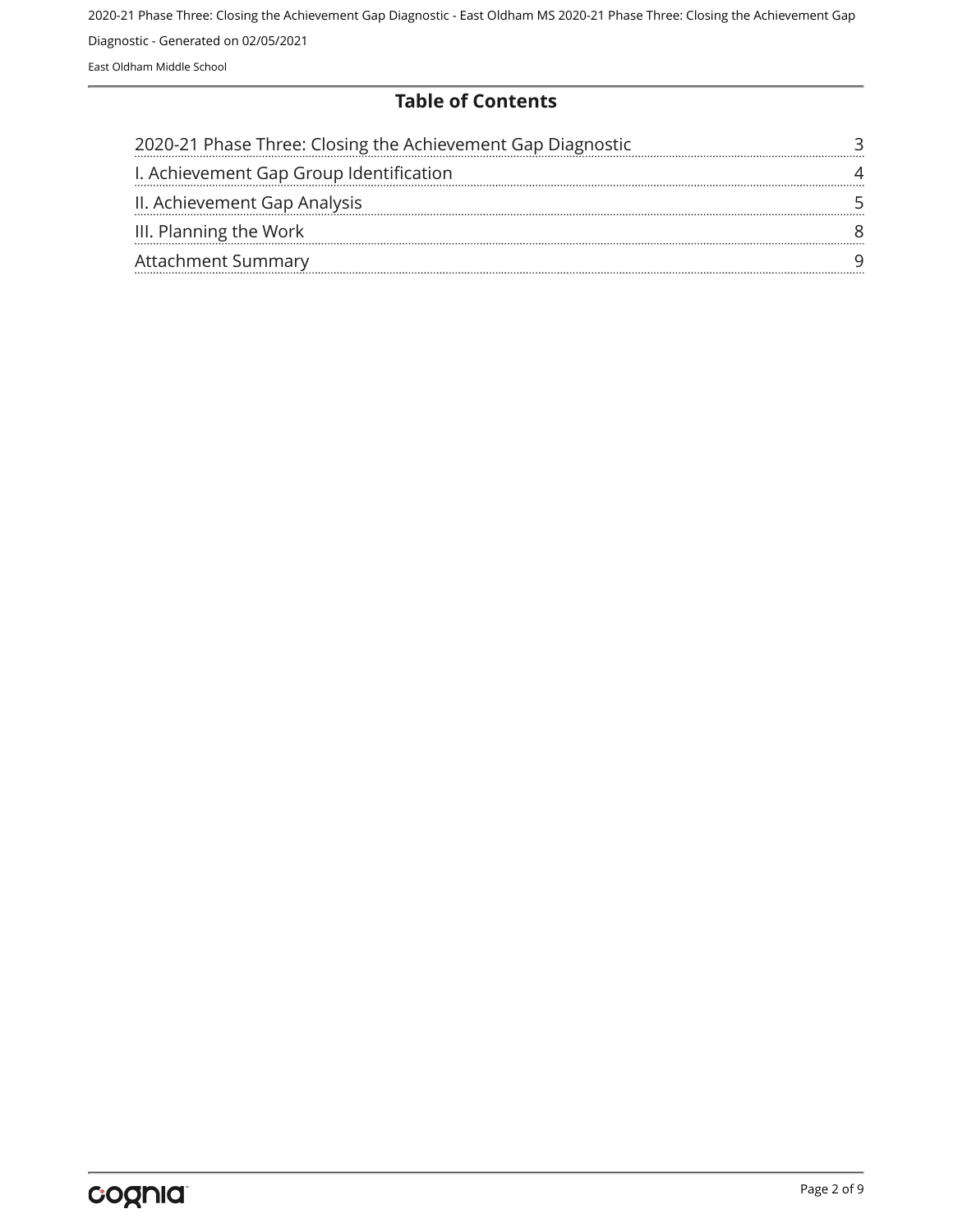## <span id="page-2-0"></span>**2020-21 Phase Three: Closing the Achievement Gap Diagnostic**

The **Closing the Achievement Gap Report** is required by KRS 158.649, which requires the school-based decision making council, or the principal if no council exists to set the school's targets for eliminating any achievement gap. The targets should be established with input from parents, faculty, and staff and submitted to the superintendent for consideration and the local board of education for adoption.

In addition to being a legal mandate, the Closing the Achievement Gap Report is also a vital component of the continuous improvement process. The report is designed to underscore a school's trend data (i.e. two-year window) relating to its individual gap groups. Upon completion of the **Closing the Achievement Gap Report**, schools will have already engaged in a significant piece of school improvement work by intentionally focusing on the gaps that exist among its underserved student populations.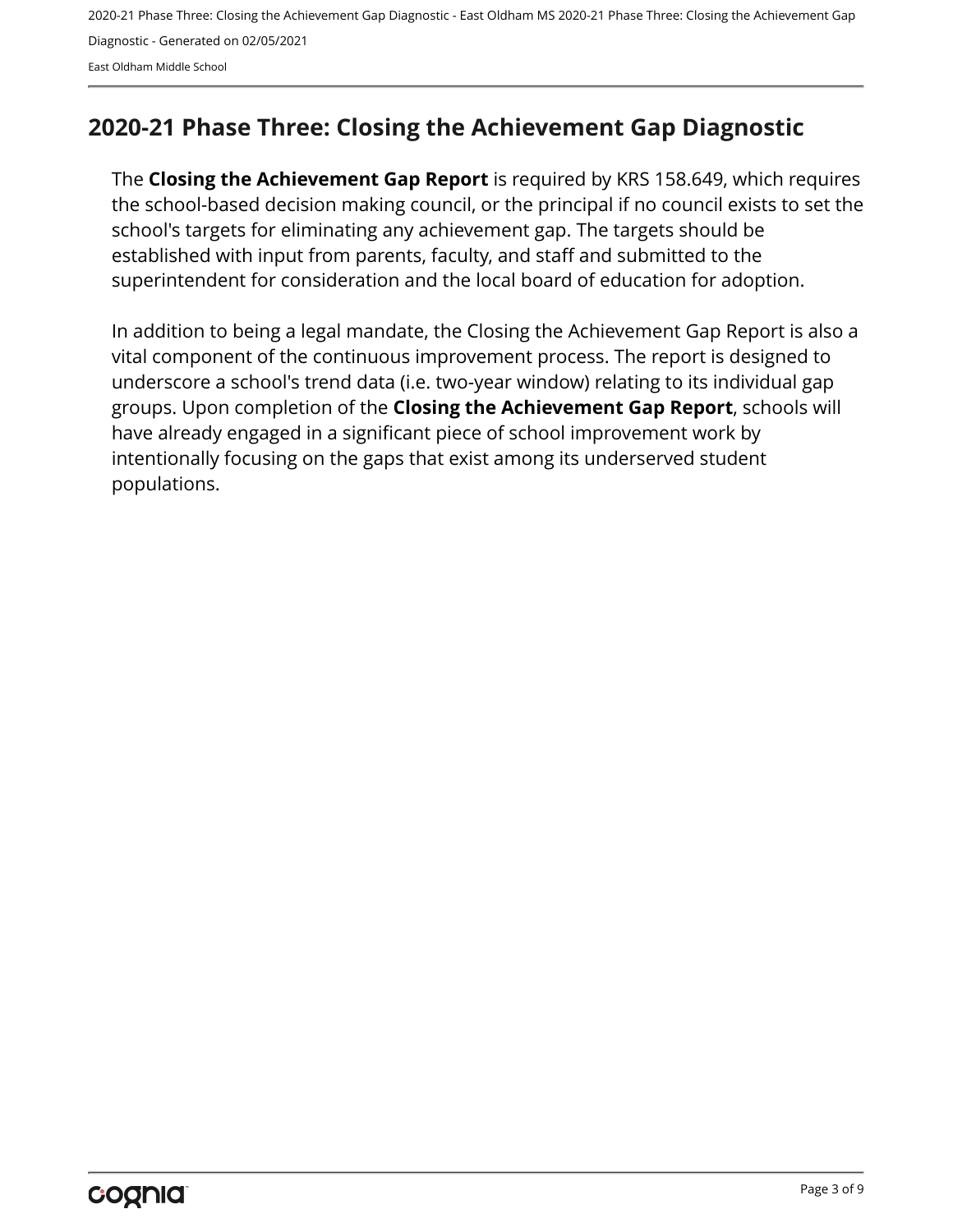## <span id="page-3-0"></span>**I. Achievement Gap Group Identification**

Schools should use a variety of measures and analysis to conduct its annual Closing the Achievement Gap Report pursuant to KRS 158.649.

. Complete the [Achievement Gap Group spreadsheet a](https://drive.google.com/file/d/0B7A6n8V1dmUOWFNKY2dSTTFibjA/view?usp=sharing)nd attach it.

See attached

#### **ATTACHMENTS**

**Attachment Name**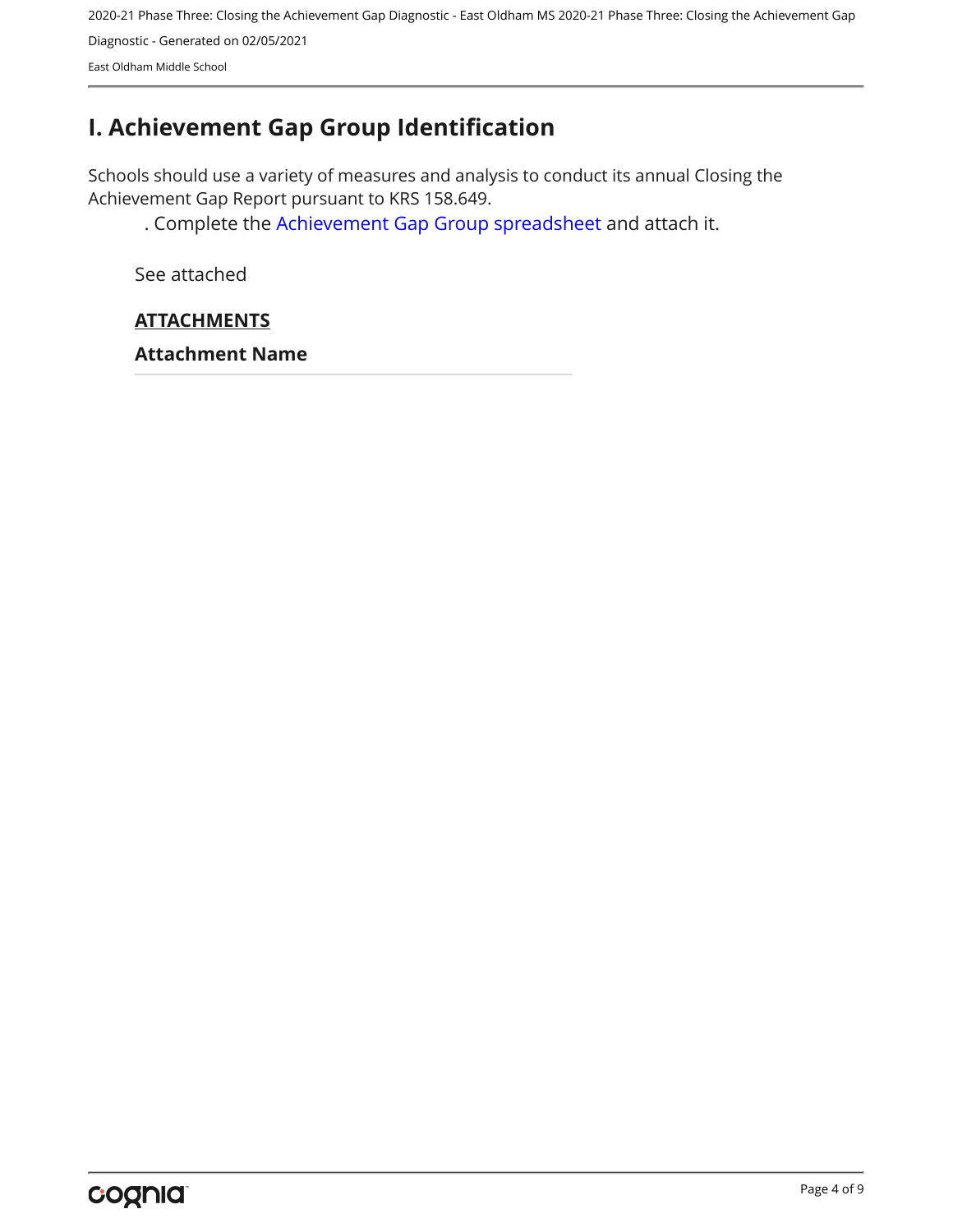## <span id="page-4-0"></span>**II. Achievement Gap Analysis**

A. Describe the school's climate and culture as they relate to its achievement gap population.

East Oldham MS has only two identified Gap Groups. They are, Students with Disabilities, and Students of Poverty. As a school, we work diligently to identify students who struggle academically and provide the most equitable opportunities possible. The students who need the most attention and supports can receive that during their 3 years at East. We have a school wide Tier 2 Intervention and Enrichment period when students can receive instruction beyond their classroom. This time (REACH workshop) occurs daily and students, with their teachers guidance, can be involved in the process of self assessing their needs. Our RtI Tier 3 program now incorporates READ 180 and Math 180 to help students t fill their Gaps in education. Though early in this process, we are seeing signs that indicate this is a worthy investment. Finally, we continue to tweak our approach to ECS classroom instruction. We engage all ECS students in co-teaching classrooms, while offering additional resource time (READ 180, MATH 180) to further each our kiddos.

B. Which achievement gaps has the school successfully **closed**? Use specific data from the previous two academic years when analyzing trends.

Gaps still occur in Reading, Math, Writing, Social Studies and Science.

C. Based upon the analysis of the school's achievement gap data, identify the gap groups and content areas where the school has **shown improvement**. Use specific data from the previous two academic years when analyzing trends.

ECS Reading - in the last 3 testing cycles, our schools Gap has reduced from 52.1 to 47.5. Math - in the last 3 testing cycles, our schools Gap has reduced from 62.7 to 57.9. Writing - in the last 3 testing cycles, our schools Gap has reduced from 47.4 to 41.4 Poverty Reading - in the last 3 testing cycles, our schools Gap has reduced from 29.4 to 27.1 Math - in the last 3 testing cycles, our schools Gap has increased from 15.3 to 46.5 Writing - in the last 3 testing cycles, our schools Gap has increased from 22.6 to 31.7

D. Based upon the analysis of the gap data, identify the gap groups and content areas where the school has **lacked progression or regressed**. Use specific data from the previous two academic years when analyzing trends.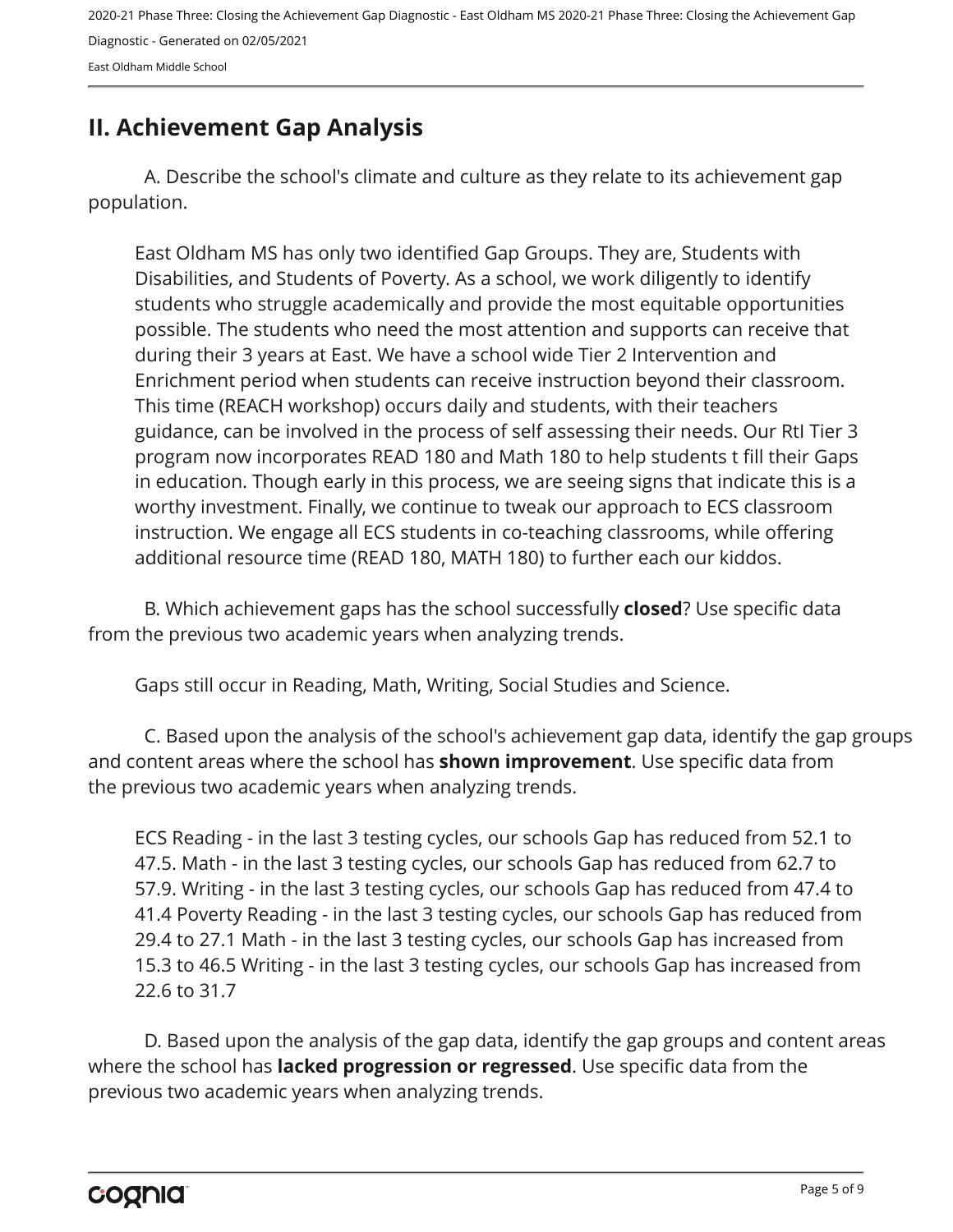East Oldham Middle School

Math - in the last 3 testing cycles, our schools Gap has increased from 15.3 to 46.5 Writing - in the last 3 testing cycles, our schools Gap has increased from 22.6 to 31.7

E. Describe the processes, practices and/or conditions that have prevented the school from closing existing and persistent achievement gaps.

EOMS scores very high in proficiency. We have noticed as our school wide work increases our proficiency numbers, it can have an adverse effect on Gaps. This high proficiency (over 75% in some cases) results in the extension of a gap. Each year, we look to see what layers of support we can offer. In 2016, we deigned and implemented a school wide system of support for all students (REACH), in 2017, we focused in on the co-teaching efforts and and assigned every ELA and Math teacher to an ECS class, in 2018 we targeted students in tier 2 all year round, in 2019, we added READ/MATH 180 for ECS and Tier 3 students.

F. Describe the process used to involve teachers, leaders, and other stakeholders in the continuous improvement and planning process as it relates to closing the achievement gap. List the names and roles of strategic partners involved.

EOMS leadership team meets bi-weekly to review MTSS data pertaining to all students who struggle academically. The REACH committee meets weekly to establish weekly structure for REACH and to inform all teachers what remediation opportunities are available. Students who fall in Targeted Tier 2, Tier 3 and ECS resource needs are provided additional time: Targeted Tier 2 - Two 30 minute sessions per week. (READING and MATH) Tier 3 - Five 45 minute sessions per week ((READING and MATH) on diagnostic program). ECS Resource - Four 45 minute sessions per week plus 5 co-teaching classes.

G. Describe in detail the school's professional development plan related to its achievement gaps.

*(Note: School-based decision making councils, or principals in schools where no council exists, are required by KRS 158.649(8) to submit revisions to the school improvement plan describing the use of professional development funds to reduce achievement gaps for review and approval by the superintendent. Superintendents shall report, pursuant to KRS 158.649(9), to the local school board and Commissioner of Education schools failing to meet targets to reduce the gap in student achievement for any student group two years in a row, and improvement plans for those schools will be subject to review and approval by KDE.)* 

Our professional development plan will ask us as a school to push ourselves in the area of differentiation. In order to meet the students who struggle the most, we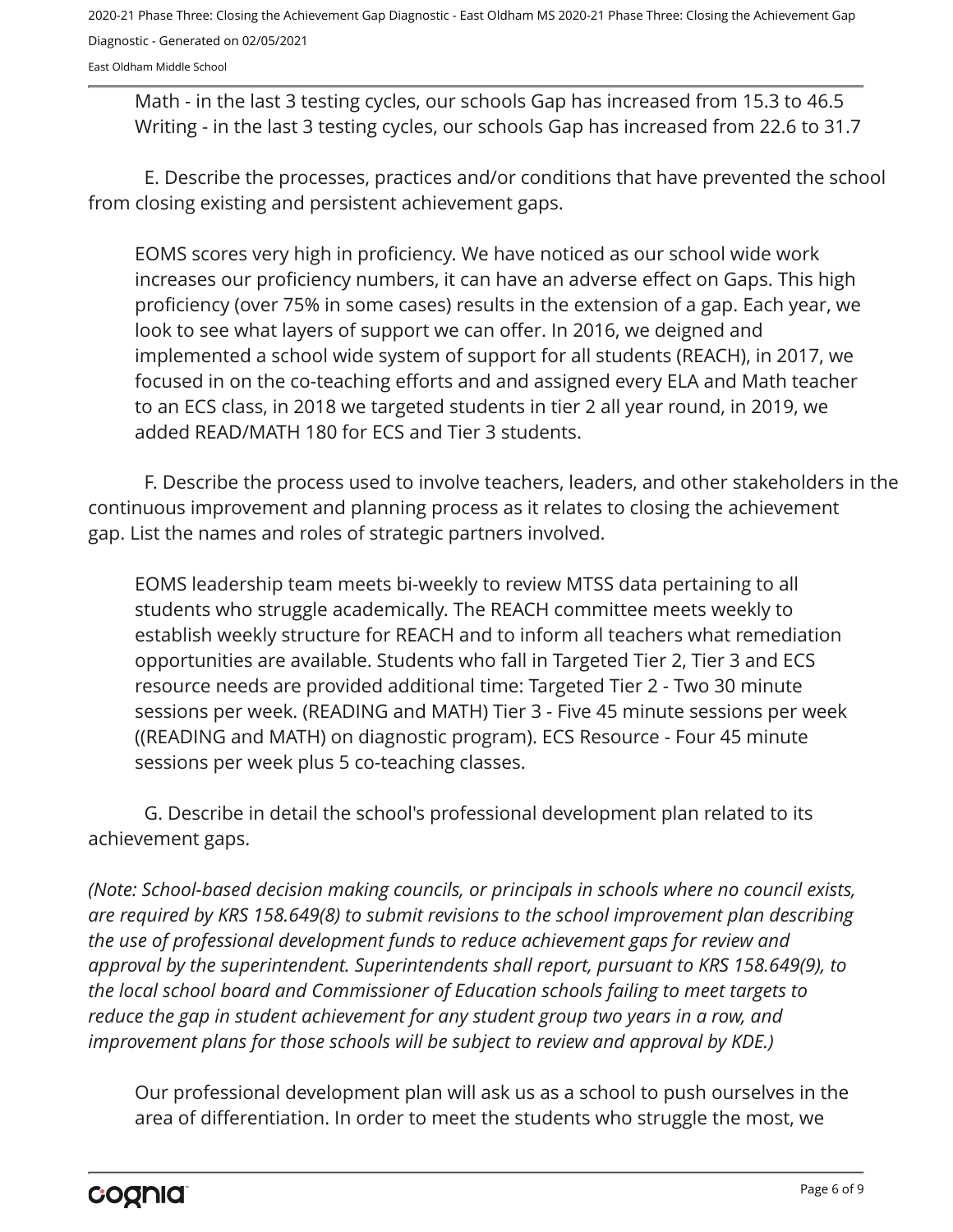East Oldham Middle School

need to ensure we are teaching to them intentionally. Our GAP groups, (Students with disability and Students of poverty) must not succumb to inequities within our building. Our PD plan ask us to focus in on the strategies and techniques we use to teach and to assess our students. This year, as we teach mostly in NTI, we are seeing new inequities come to the surface. The students will achieve at higher levels because they are being guided towards mastery on assessments that are aligned to the demands of the standards. Our teachers will develop their teaching philosophies to include the importance of scaffolding to student learning, as well as the inclusion of thinking strategies as the core of understanding.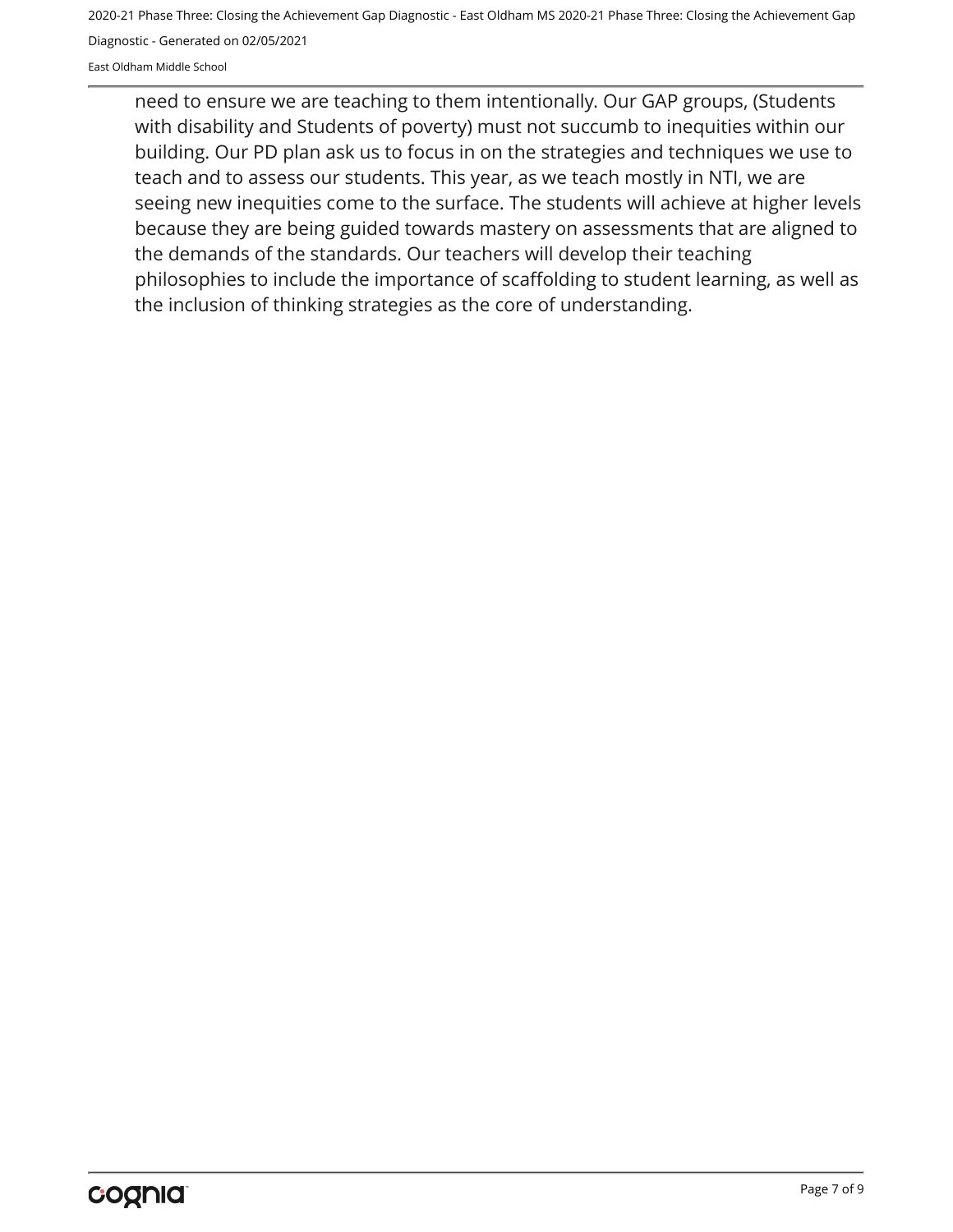## <span id="page-7-0"></span>**III. Planning the Work**

. List all measurable goals for each identified gap population and content area for the current school year. This percentage should be based on trend data identified in Section II and based on data such as universal screeners, classroom data, ACT, and Response to Intervention (RTI). Content areas should never be combined into a single goal (i.e., Combined reading and math should always be separated into two goals – one for reading and one for math – in order to explicitly focus on strategies and activities tailored to the goal).

ECS Reading - decrease the gap from 47.5 to 42 Math - decrease the gap from 57.9 to 50 Writing - decrease the GAP from 41.4 to 37

Step 1: Download the [Closing the Achievement Gap Summary](https://drive.google.com/file/d/0B6i22i6omk4ySmUtTHZuSVRFazQ/view) spreadsheet.

Step 2: Complete your findings and answers.

Step 3: Upload the Completed Closing the Achievement Gap Plan Summary spreadsheet.

See attached

.

**ATTACHMENTS**

**Attachment Name**